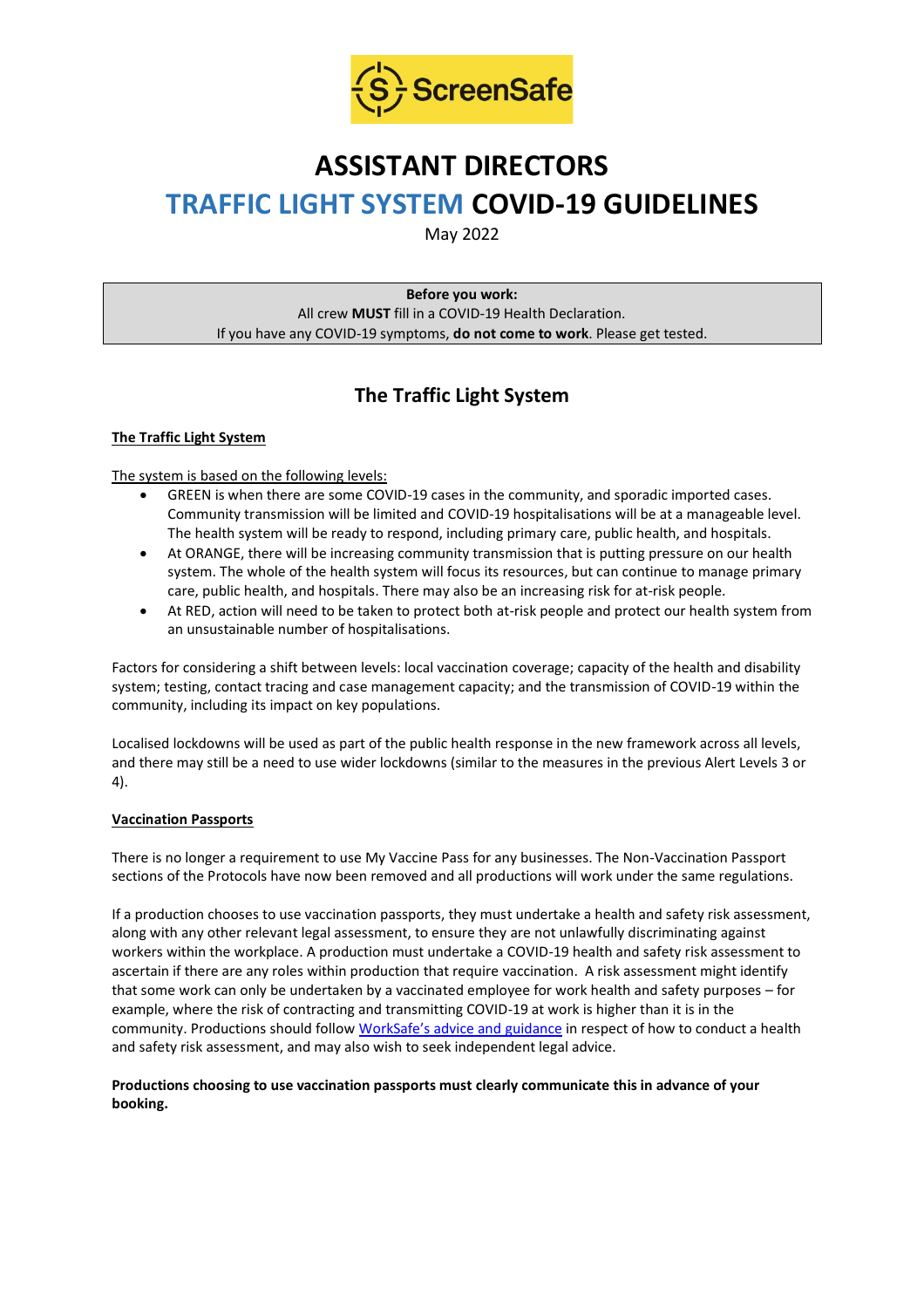|                            | <b>RED</b>                                                | <b>ORANGE</b>                | <b>GREEN</b>                                    |
|----------------------------|-----------------------------------------------------------|------------------------------|-------------------------------------------------|
| Expected                   | All scale productions,                                    | All scale productions,       | No restrictions on                              |
| productions                | provided they can work                                    | provided they can work       | production.                                     |
|                            | with minimum 1m physical                                  | with a recommended 1m        |                                                 |
|                            | distancing requirements                                   | physical distancing          |                                                 |
|                            | and strict guidelines in                                  | requirement and              |                                                 |
|                            | regards to Close Proximity                                | appropriate guidelines in    |                                                 |
|                            | work.                                                     | regards to Close Proximity   |                                                 |
|                            |                                                           | work.                        |                                                 |
| Crew                       | Crew to work from home                                    | Production should facilitate | No restrictions.                                |
|                            | where possible.                                           | crew working from home if    |                                                 |
|                            |                                                           | appropriate.                 |                                                 |
|                            | Day players, casuals and                                  |                              |                                                 |
|                            | extras need stringent                                     |                              |                                                 |
| Physical                   | screening.<br>Minimum 1m                                  | Recommended 1m               | No restrictions.                                |
| Distancing                 |                                                           |                              |                                                 |
| Personal                   | Face coverings are strongly                               | Face coverings are strongly  | PPE must be available for                       |
| Protective                 | recommended.                                              | recommended.                 | those who wish to (or who                       |
|                            |                                                           |                              | are requested to) use it.                       |
| Equipment                  |                                                           | Face coverings are           |                                                 |
|                            | Face coverings mandatory<br>on flights, public transport, | mandatory on flights,        | Face coverings are                              |
|                            |                                                           |                              |                                                 |
|                            | taxis, retail, public venues,<br>recommended whenever     | public transport, taxis,     | mandatory on flights.                           |
|                            |                                                           | retail and public venues.    |                                                 |
| <b>Close Proximity</b>     | leaving the house.<br>Close Proximity work can            | Close Proximity work can     | No restrictions.                                |
| Work                       | be undertaken with strict                                 | be undertaken with           |                                                 |
|                            | PPE & hygiene measures in                                 | appropriate and agreed       |                                                 |
|                            | place.                                                    | PPE & hygiene measures in    | Vigorous hygiene standards<br>to be maintained. |
| Make Up<br>Costume         |                                                           | place.                       |                                                 |
|                            | Please refer to the Close                                 |                              | Crew may be asked to wear                       |
| <b>Stunts</b>              | Proximity guidelines.                                     | Please refer to the Close    | PPE.                                            |
| Close Actor<br>Interaction |                                                           | Proximity guidelines.        |                                                 |
| Surveillance               | Surveillance testing is                                   | Surveillance testing should  | Some productions may                            |
| <b>Testing</b>             | highly recommended.                                       | be considered.               | wish to utilise regular                         |
|                            |                                                           |                              | surveillance testing.                           |
| Food / Catering            | Contactless service only.                                 | Contactless service is       | General food hygiene                            |
|                            |                                                           | recommended.                 | standards are adhered to.                       |
|                            | Unit/Craft Services should                                |                              |                                                 |
|                            | be "café-style". Or                                       | Unit/Craft Services should   | Hand washing, sanitiser                         |
|                            | individual snack packages                                 | be "café-style". Or          | stations available in all                       |
|                            | can be prepared and                                       | individual snack packages    | eating areas.                                   |
|                            | handed out.                                               | can be prepared and          |                                                 |
|                            |                                                           | handed out.                  |                                                 |

# **QUICK GUIDE TO THE TRAFFIC LIGHT LEVELS**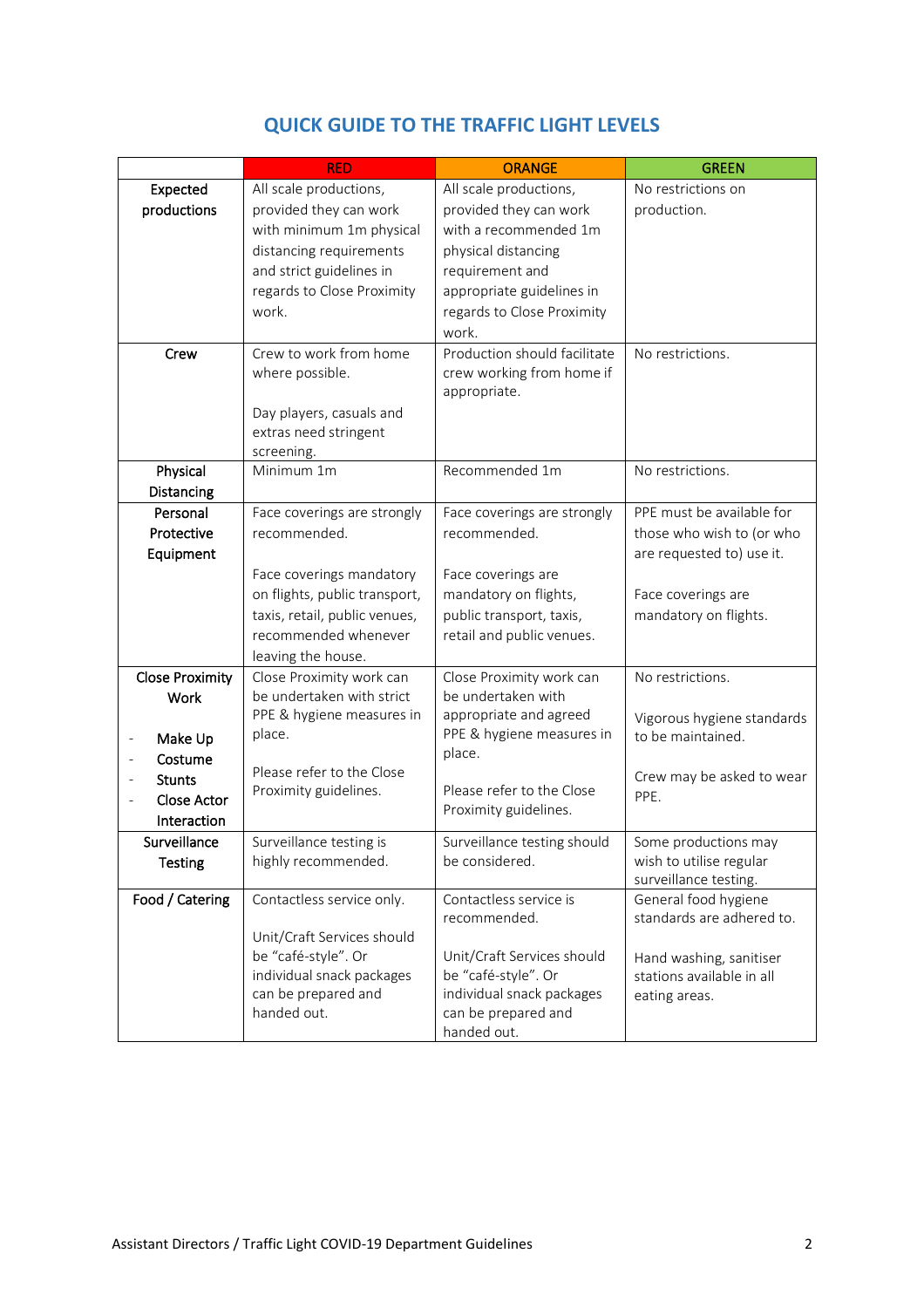# **DEPARTMENT SPECIFIC GUIDANCE – ASSISTANT DIRECTORS**

**Assistant Directors must be aware of and trained to work under the specific Traffic Light settings prior to commencing work, including the correct use of PPE and physical distancing requirements.**

**The below is a guide only and should be applied appropriate to the relevant regional Traffic Light Setting. The higher the Traffic Light Level, the stricter adherence. Please consult with your H&S officer if you have any questions or concerns.**

#### **Introduction to Department undertakings:**

- Pre-Production tasks remote
- Pre-Production tasks on site / in AD office / van
- Production and distribution of callsheets and shooting schedules
- Crew and cast interactions / communications
- Management/coordination of shooting day
- Management/coordination of cast/extras/stunt performers
- Distribution of scripts, schedules, daily production paperwork
- Liaison with other departments prior to and during production

#### **Department Bubbles**

- Off Set AD bubble (remote preparation).
- Off Set AD bubble (production office preparation)
- On Set AD Department bubble (Unit/Tech base only)
- On Set AD Department bubble (Unit/Tech base AND on Set)
- On Set Department HODs/Department Liaison bubble

### **Contact Tracing:**

- Productions are encouraged to have contact tracing of some sort in place to prevent a wider production outbreak, but it is no longer a Government requirement.
- All crew or approved site visitors must sign a COVID-19 Declaration before starting work or visiting a work site
- If using vaccination passports, production to ensure anyone entering a controlled worksite has a valid and current vaccination passport.
- All entry and exit points should be controlled and monitored.
- All workers should keep a log of non-worksite locations (i.e. stores, etc.) and interactions (meeting suppliers, location owners, etc.) they have during working hours.
- All workers are recommended to keep note of their interactions outside of work hours (whilst on a job).

### **Personal Hygiene Requirements and Measures**

- Any worker who feels unwell must not come to work, if unwell at work they must go home.
- If a worker displays any of the symptoms of COVID-19, please call Healthline immediately (0800 358 5453) or your doctor. Production and the Health & Safety Departments must also be notified. And all close contact workers to be identified.
- If a person or persons are confirmed or probable cases of COVID-19, site closure(s) should be considered. This decision should be made on the advice of a public health officials based on information on the extent of the exposure.
- Please wash/sanitise your hands upon arrival at a work site.
- A strict personal hygiene & hand washing/sanitising regime must be observed in line with the ScreenSafe and Ministry of Health guidelines.
- Personal work stations to be cleaned/sanitised each day.
- In accordance with Ministry of Health guidelines, PPE (gloves and masks) should be available.
- Within all Traffic Light Settings, face coverings are strongly recommended. And it would be expected that most productions will require them as part of their H&S plan.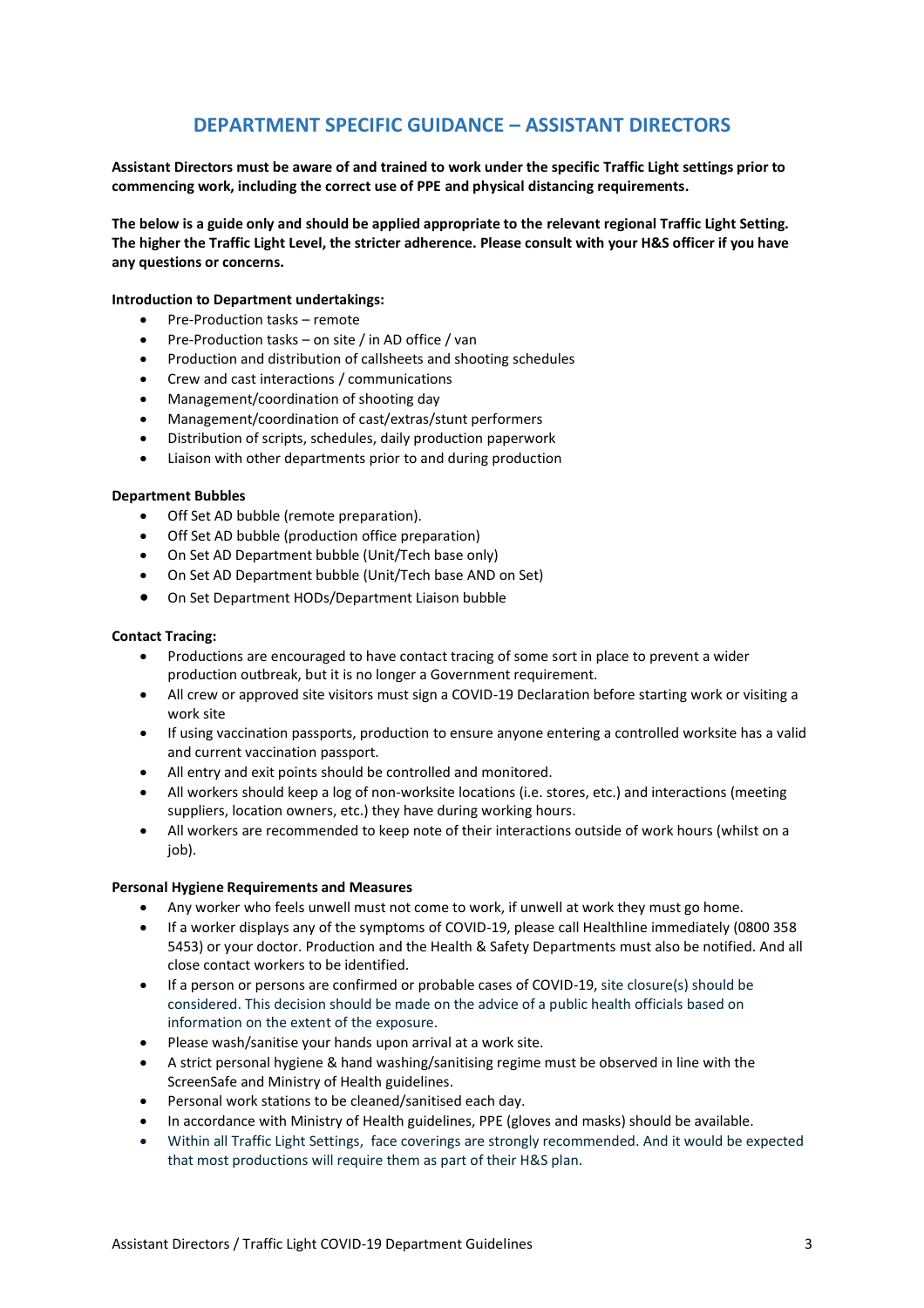- If you choose to wear PPE, the type is up to you and should be based on the level of risk for your business or service, the working proximity, the physical work area, and the length of time people are together.
- Work should only be completed within one metre if it can't otherwise be achieved. The time spent in Close Proximity needs to be kept to a minimum.

# **Work Space Hygiene**

## **On and off set**

- Hand sanitising stations and PPE (gloves, masks) should be readily available at production office/location/AD van and outside of communal facilities (ie. Portaloos).
- Laptop/screen/equipment cleaning products should be readily available at production office/location/AD van.
- Consider workspace layout, avoid face to face desks, and space desks 1 metre apart where possible. Engineered barriers may be necessary where this separation is not practicable.
- AD equipment to be used only by one person as much as possible (i.e. laptops, printers, scanners, stationery, etc.).
- Common work surfaces in production office or AD van to be cleaned regularly (i.e. computer terminals, phones, door handles, shared photocopiers, taps, light switches, etc.).
- Regular aeration of office space/truck, open windows when possible. Avoid recycling air.
- Air conditioning should be run on fresh air setting, not on recirculate.
- Sanitise surfaces & mop floors at the end of each day where required.
- Stairs should be used in preference to lifts.
- No visitors to site. Only workers involved in the project to enter any locations or work sites.

# **Kitchen & Catering**

- Stagger lunch where possible and apply physical distancing measures.
- Depending on the current level, consider no open snacks, fruit or shared food.
- Consider lunch box style lunches to be prepared, or where appropriate, subsidy for workers who are required to bring own lunch.
- All communal cutlery & crockery must be sterilised in dishwasher. Compostable cutlery & crockery to be used if sterilisation is not possible.
- Communal kitchen items to be sanitised before & after use.

### **Toilets, Showers & Drying Rooms**

- Physical distancing rules also apply to the use of shared facilities, including toilets, shower and drying rooms.
- Sanitising stations on location available outside of communal facilities (i.e. portaloos).
- If numbers require then add additional toilet facilities, i.e. portaloos
- Hygiene posters and signage should be clearly visible in shared spaces like kitchens, toilets, entrances and exits, etc.

#### **Interaction with Other Departments, Suppliers, Cast & Extras Meetings**

- Physical production meetings to be carried out with physical distancing appropriate to the current Traffic Light level. If possible, particularly if in a confined space, a 10 person limit is recommended. Use of a face covering is strongly recommended.
- PPE should be available for essential inter-departmental meetings.
- Main Unit, 2<sup>nd</sup> Unit and Splinter Unit to be treated as completely different units with limited physical interactions.
- Reduce physical interaction with other departments as far as reasonably practicable.
- Interactions with other crew, cast and public must be as per physical distancing protocols.

### **Travel**

- Ride-sharing is not recommended unless you are already in a small and regular work bubble and if physical distancing is maintained. Use of a face covering is strongly recommended.
- Crew who travel together should always be part of the same work bubble.
- No recycling air, clean air fan inlet only, open windows where possible.
- Shared vehicles should not be used outside work.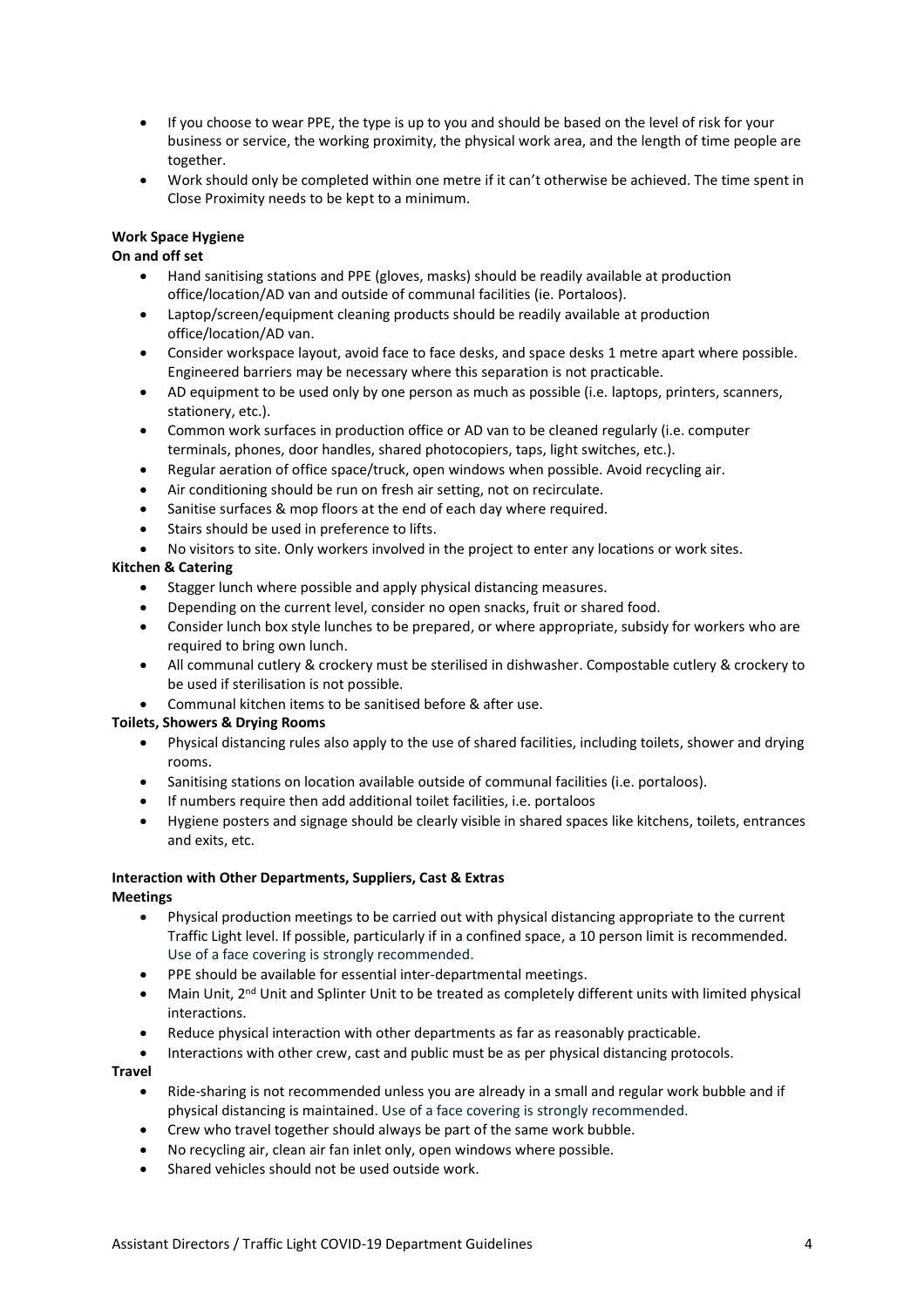# **Set Protocol**

- Sets should be treated as closed sets, with essential crew on set only.
- AD's, Location and H&S Departments to monitor numbers on set as well as entry/exit points.
- In the more restrictive Traffic Light levels you may need to create a zone around the camera with only one person within the zone at a time. I.e. DOP/Operator should step away from camera when adjustments needed by 1st/2nd AC or Grip/Sound (though preferably just a 1st AC would be making adiustments)
- Slating must only be done where physical distancing is achievable.
- For enclosed shooting sets, please ensure regular aeration, open windows when possible. It is recommend that crew are allowed time during the day to get fresh air.

# **Equipment**

- Radios and earpieces should be hired with sufficient time for AD team to sanitising and labelling.
- Hands to be washed/sanitised prior to and after handling radios, batteries, earpieces.
- Distribution of communal equipment (i.e. radios) and/or paperwork to be done via a separate distribution desk on location, with sanitising equipment available prior to pick up.
- Drop off or replacement of radios/batteries/accessories to be in a separate designated area isolated from clean radios. This equipment MUST be sanitised before reuse and distribution.
- No reuse of headsets/mics. New crew member, new headset/mic.
- Radios used whilst shooting (used in vehicles) should be returned to the AD van and sanitised prior to reuse.
- AD onset box. Only designated AD(s) to handle this box and its contents.

# **Call Sheets and Sides**

- In the more restrictive Traffic Light levels, a paperless production should be the goal. I.e. no handing out of physical paperwork unless essential.
- Digital call sheets and paperwork should be used if practicable. If not, named paper sides, call sheets, etc. to be distributed by a designated AD or Production person, i.e. no piles of sides/call sheets to search through.
- A waste/shredding bin for used sides/call sheets at the end of the day should be available.

### **Cast**

- COVID-19 information to be distributed to cast prior to their arrival on set.
- All cast must fill in a COVID-19 Health Declaration prior to work.
- Face masks/coverings and PPE shall be made available to all cast.
- Cast may be asked to use a face covering whenever practicable. Some productions may require this as part of their H&S plan.
- All cast to wash/sanitise hands on arrival at location/studio
- A COVID-19 induction and health check on arrival by a competent person, i.e., registered nurse, paramedic or the safety officer.
- Whenever possible, a specific cast area must be set up with physical distancing observed.
- Whenever possible, one AD should be assigned to key cast and another AD assigned to extras/stunts/additional cast.
- Personal bags or items should be left in the cast/costume/make up area.
- Each cast member may want a water proof wet bags for their personal items to travel to set. Only 3rd AD or cast to carry this, and only cast member is to put things in & take things out.
- No phones on set, no one else to handle cast personal belongings.
- Disposable Cast water bottles are recommended. Cast to handle their own food no double handling.
- ADs to sign in/out cast at the start and end of the working day. Contactless is preferred so you should consider using electronic systems if practicable.

### **Close Proximity Bubbles**

*Close proximity tasks (0-1metre) introduces a higher risk and PCBU's must eliminate or minimize this increased risk by applying the appropriate control measures.* 

- Close contact scenes with less than a metre physical distance (a Close Proximity Environment) must only be done after thorough discussion and mutual agreements with producer, Cast/Agent and other affected departments (H&S, Make Up, etc.).
- *For specific guidance around intimacy scenes (kissing, etc.) please discuss well in advance with your Health & Safety Officer.*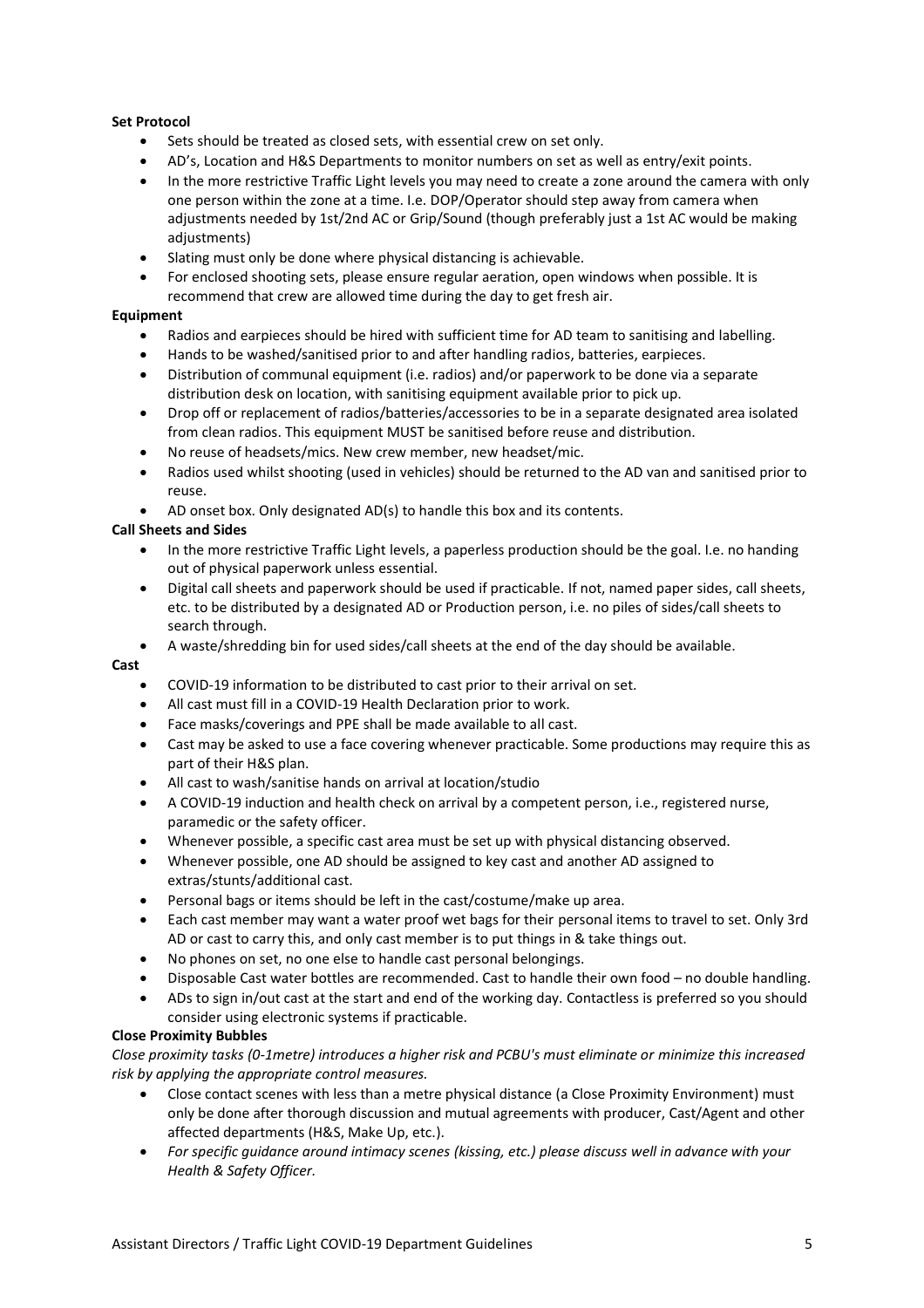- For some productions longer-term Close Proximity Bubbles might be created to avoid contact with other bubbles (i.e. key Cast, their Make Up Artist, Costume Standby and/or PA/Driver).
- Communication must be clear about who is in the Close Proximity Bubble.
- The Close Proximity Bubble size must be kept to minimum, ideally less than 3. No more than 10 people.
- Time spent in Close Proximity should be limited to the absolute minimum necessary time.
- While in a Close Proximity Bubble, contact with other bubbles should be kept to an absolute minimum. The crew member should also consider the extent and impact this may have on their family and social life.
- Cast's individual comfort levels must be taken into account and there must be no coercion. Consent must be gained for each and every scene of an intimate/close nature. Cast must never be required to perform intimate or close action they are not comfortable with.
- The emphasis is on transparency and communication. Performers will get scripts and information regarding the intimate/close scenes well in advance of rehearsals and shooting. They need to know the level of intimacy/physical action required in detail and the length of time expected to be in close/intimate proximity.
- Cast will be given adequate time to consult privately with their agent prior to agreeing to the scene. Nothing should be last minute.
- Close Environment scene details shall be re-confirmed prior to blocking/filming and Cast and crew comfort levels re-assessed.
- Crew working in a Close Proximity Bubble should wear appropriate PPE if requested or recommended.
- Use of a face covering is strongly recommended.
- If you choose to wear PPE, the type is up to you and should be based on the level of risk for your business or service, the working proximity, the physical work area, and the length of time people are together.
- Work should only be completed within one metre if it can't otherwise be achieved. The time spent in Close Proximity needs to be kept to a minimum. At all other times, a one-meter distance should be maintained.
- *Please familiarise yourself with the Close Proximity and Scene Specific Guidance sections of the ScreenSafe Covid-19 Protocols.*

### **Extras**

- Extras are often day-players who cannot be expected to have as much filming experience as most crew. Neither will they always be aware of the strict hygiene and safety measures put in place to keep our industry working during this pandemic.
- Due to the extended social bubble an extra has outside a production, minimise or avoid using extras and day-players as much as possible.
- For longer productions, it is recommended that you establish a pool of regular, trusted extras.
- Prior to filming, we recommend you liaise directly with extras agents to make sure they are aware of the strict hygiene and contact tracing measurements required, and that this information is passed on to extras prior to them turning up on the day.
- COVID-19 information to be distributed to extras prior to their arrival on set.
- Take extra care to make certain all extras have filled in a COVID-19 Health Declaration before starting work.
- A COVID-19 induction and health check on arrival by a competent person, i.e., registered nurse, paramedic or the safety officer.
- Make sure extras or day players do NOT turn up to work if they are feeling unwell or are symptomatic.
- It is strongly recommended that extras use a face covering whenever practicable. Some productions may require this as part of their H&S plan.
- All extras to wash/sanitise hands on arrival at location/studio
- It is recommended that you establish a separate Extras Bubble for extras and the crew working with them. Whenever possible we recommend a separate AD, Unit, Costume team from the main shooting bubble.
- It is recommended that the Extras Bubble has its own areas for costume, unit and catering, separate to the main crew.